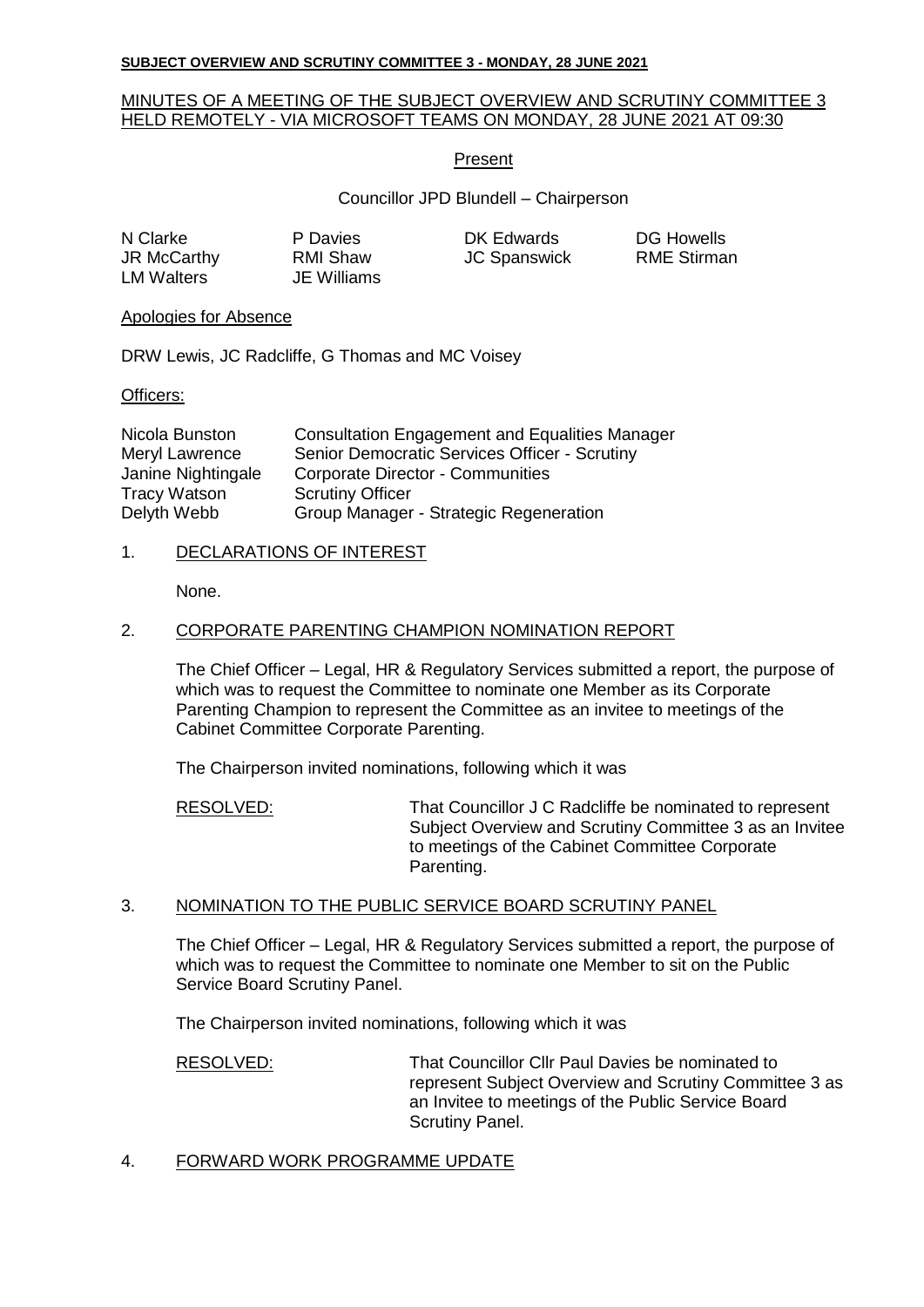## **SUBJECT OVERVIEW AND SCRUTINY COMMITTEE 3 - MONDAY, 28 JUNE 2021**

The Senior Democratic Services Officer – Scrutiny presented the Committee with the proposed draft outline Forward Work Programme (Appendix A) for discussion and consideration; requested any specific information the Committee identified to be included in the items for the next two meetings, including invitees they wished to attend; requested the Committee to identify any further items for consideration on the Forward Work Programme having regard to the selection criteria in paragraph 4.6; and asked the Committee to note that the proposed draft Forward Work Programmes for the Committee would be reported to the next meeting of COSC, with the comments from each respective Subject Overview and Scrutiny Committee, following consideration in their June Committee meetings.

Members of the Committee requested information for inclusion in upcoming FWP reports:

# **1. Progress of the Bridgend 2030 Decarbonisation Strategy (Ultra Low Emission Vehicles) – 19 July 2021**

- Details of where within the county borough we have charging points and what type of charging points are they, how many there are. Also when/where/ how many are going to be provided in the future.
- More information on charging points in terms of connectors for cars, will there be a standard connector e.g. Tesla currently has its own, but cannot be used by other cars.
- Avoidance of duplicating charging points if not standard form.
- Include in the report details of the performance of the 6 or so electric vehicles procured by the Communities Directorate at the start of the pandemic.
- **2. Update on the Waste Service Contract 2024 – 19 July 2021**
- A timeline.
- Ensure the right officers are invited to answer questions.
- Details on in-house option as well, t, and details about recycling costs and income, and recycling plants.
- The introduction of the contract to avoid previous issues between one contract ending and the next beginning e.g. no recycling bags available, changeovers, etc.
- Difficulties of collecting rubbish due to Council managed areas e.g. highways, double yellow lines, parked cars, etc.
- Analysis of related Member referrals over the last 12/18 months, to actually understand the issues, impacts on the existing contract and the lessons learned, to feed into the design of a new contract.